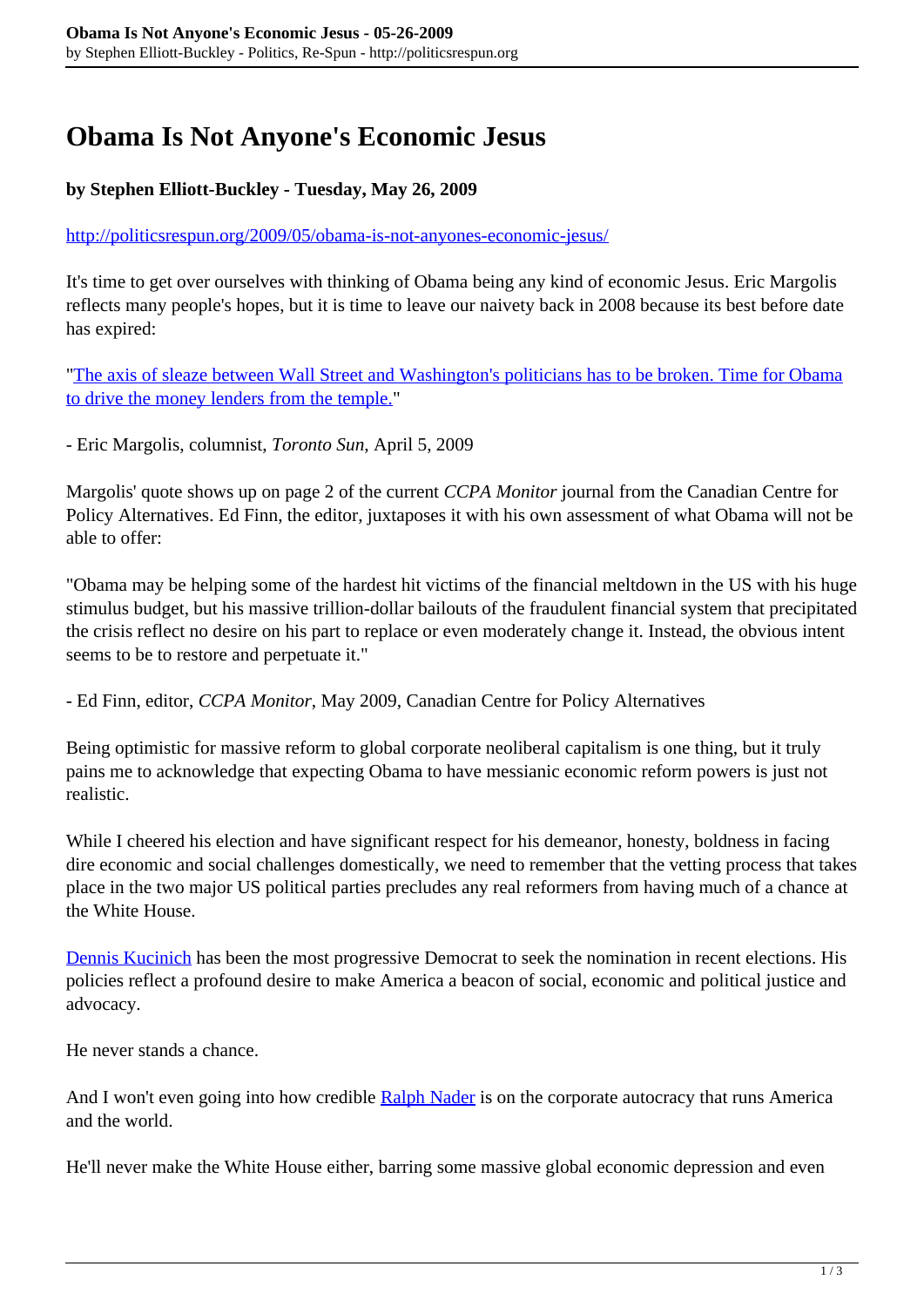more widespread corporate corruption leading to thorough delegitimization of free markets [though the fact that we tolerate this much says little about our civic critical capacities].

So those who have a solid chance of winning big party nominations are able to secure funding from broad sources. And while the stranglehold of corporate control of candidates is diminishing--but by no means disappearing--with more union and citizen financial support of the most progressive of the bunch, America is still America.

American capitalists and the majority of the middle class still believe in the American Dream[tm], or at least the perception that they can buy in one day, despite Marxist arguments about false consciousness. Canadians exhibit much the same tendencies.

We are not so much interested in anyone challenging our beloved capitalism. When "excesses" occur, some tinkering is good enough because in the end, we can trust capitalists; after all, many of us have them as neighbours and they don't seem to kill our pets for sport or empty our car tires on rainy Tuesday nights.

Part of the explanation for this lies in the lack of imagination and discourse about alternative economies. Free market capitalism is only about as old as America itself. That probably explains part of it right there. But before free market capitalism, we weren't pre-social hunter-gatherers. We traded, we had markets, we even used markets to pursue social and economic justice.

And we can do that again, granted we have some leisure time to indulge in *[imagining economies that](http://politicsrespun.org/2009/02/cultivating-economic-imagination/)* [actually serve human beings.](http://politicsrespun.org/2009/02/cultivating-economic-imagination/)

But what about Obama, then?

He'll tinker. He'll sound resolute. He'll speak like a disappointed patriarch scolding teenagers who took the car without permission and scratched it at the 7-11. Those capitalists [wag your finger with me, now]: always up to hijinx, so we have to ground them for a week or so to make them reflect on what they did!

He's certainly better than Bush and McCain/Palin, even with McCain having spent most of the decade plugging his nose to suck up to the radical reactionary right of the Republican party to be a presidential contender, ignoring elements of his more moderate core.

But in the end, there is no way that Obama would have been a contender if the American and global corporate oligarchs weren't comfortable that he was not going to close down the World Bank, IMF, WTO and OAS and invite Hugo Chavez and Evo Morales to the White House to build a new economic, social and political vision for the Americas.

And while I'll continue to be pleased with Obama when it's warranted, our relief at the end of the Bush dynasty should not keep us from recognizing when America is just being America some more. They are economic, political, social and cultural imperialists with a now-global manifest destiny that is rarely questioned, though the Chinese economic war with America may ultimately defeat them, leaving merely another global economic monster to contend with.

So feel free to leave your naivety in 2008 and when Obama does something not so progressive, develop a